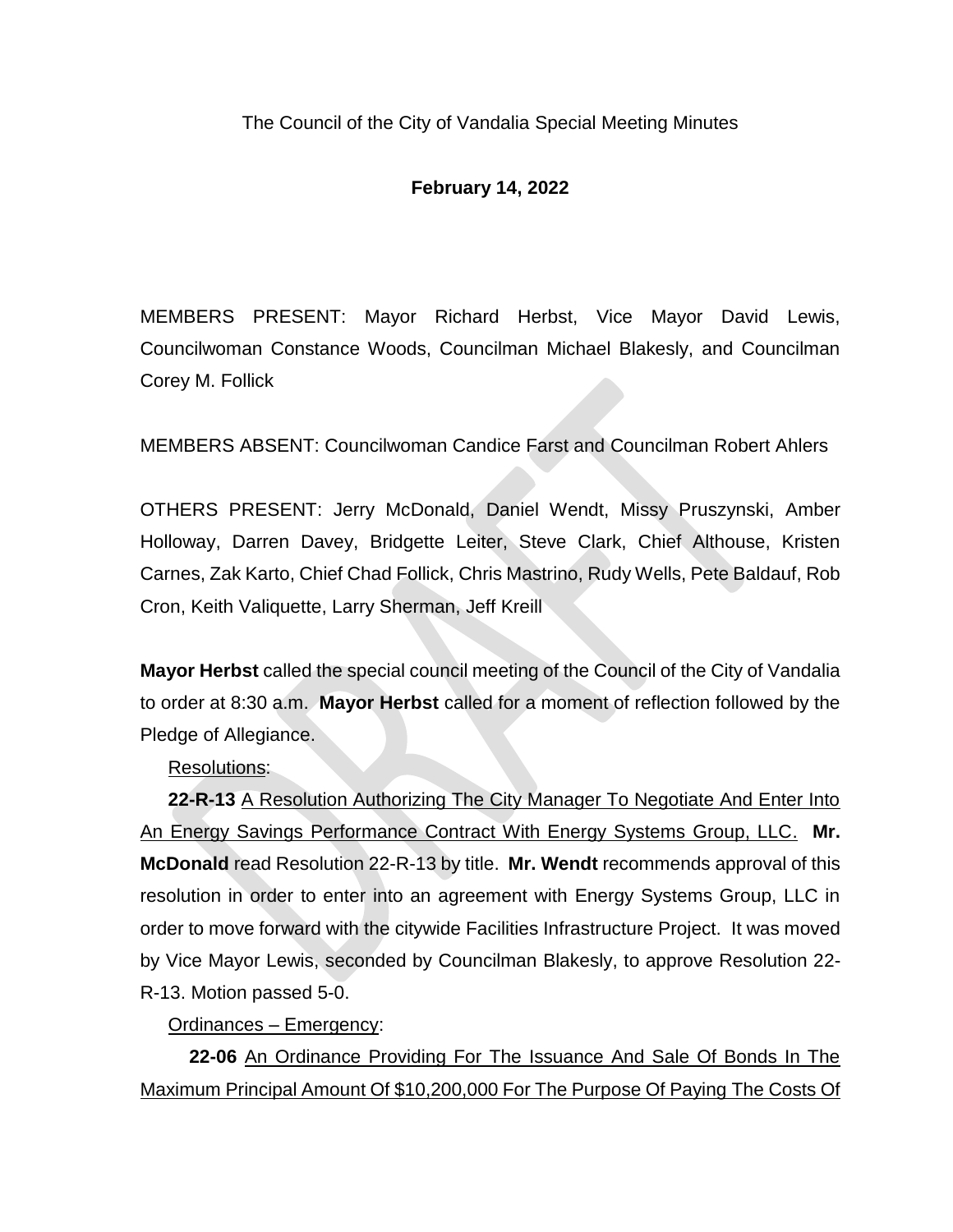## **February 14, 2022**

Acquiring And Installing Energy Conservation Measures In City Buildings And Facilities, Together With All Necessary Appurtenances Thereto, And Declaring An Emergency. **Mr. McDonald** read Ordinance 22-06 by title. **Mr. Wendt** recommends approval of this ordinance to provide for the issuance and sale of bonds in the maximum principal amount of \$10,200,000 for the purpose of paying the costs of acquiring and installing energy conservation measures in city buildings and facilities. There were no comments or questions during the Public Hearing. It was moved by Councilman Follick, seconded by Councilman Blakesly, to approve Ordinance 22-06 as an emergency. Motion passed 5-0.

**22-07** Ordinance Authorizing A Temporary Advance And Reimbursement Between Various Funds Of The City For Expenses Relating To The Facilities Infrastructure Project, Together With All Related Appurtenances Thereto, And Declaring An Emergency. **Mr. McDonald** read Ordinance 22-07 by title. **Mr. Wendt** recommends approval of this ordinance in order to authorize a temporary advance and reimbursement between various funds of the city for expenses relating to the facilities infrastructure project. There were no comments or questions during the Public Hearing. It was moved by Councilman Blakesly, seconded by Councilman Follick, to approve Ordinance 22-07 as an emergency. Motion passed 5-0.

**22-08** An Ordinance To Revise Appropriations For Current Expenses And Other Expenditures Of The City Of Vandalia, Montgomery County, Ohio During The Calendar Year Ending December 31, 2022, And Amending Ordinance 21-31 And Declaring An Emergency. **Mr. McDonald** read Ordinance 22-08 by title. **Mr. Wendt** recommends approval of this ordinance in order to revise appropriations for current expenses and other expenditures of the City Of Vandalia, Montgomery County, Ohio during the calendar year ending December 31, 2022, and amending Ordinance 21-31 in order to fund the facilities infrastructure project. There were no comments or questions during the Public Hearing. It was moved by Councilman Follick, seconded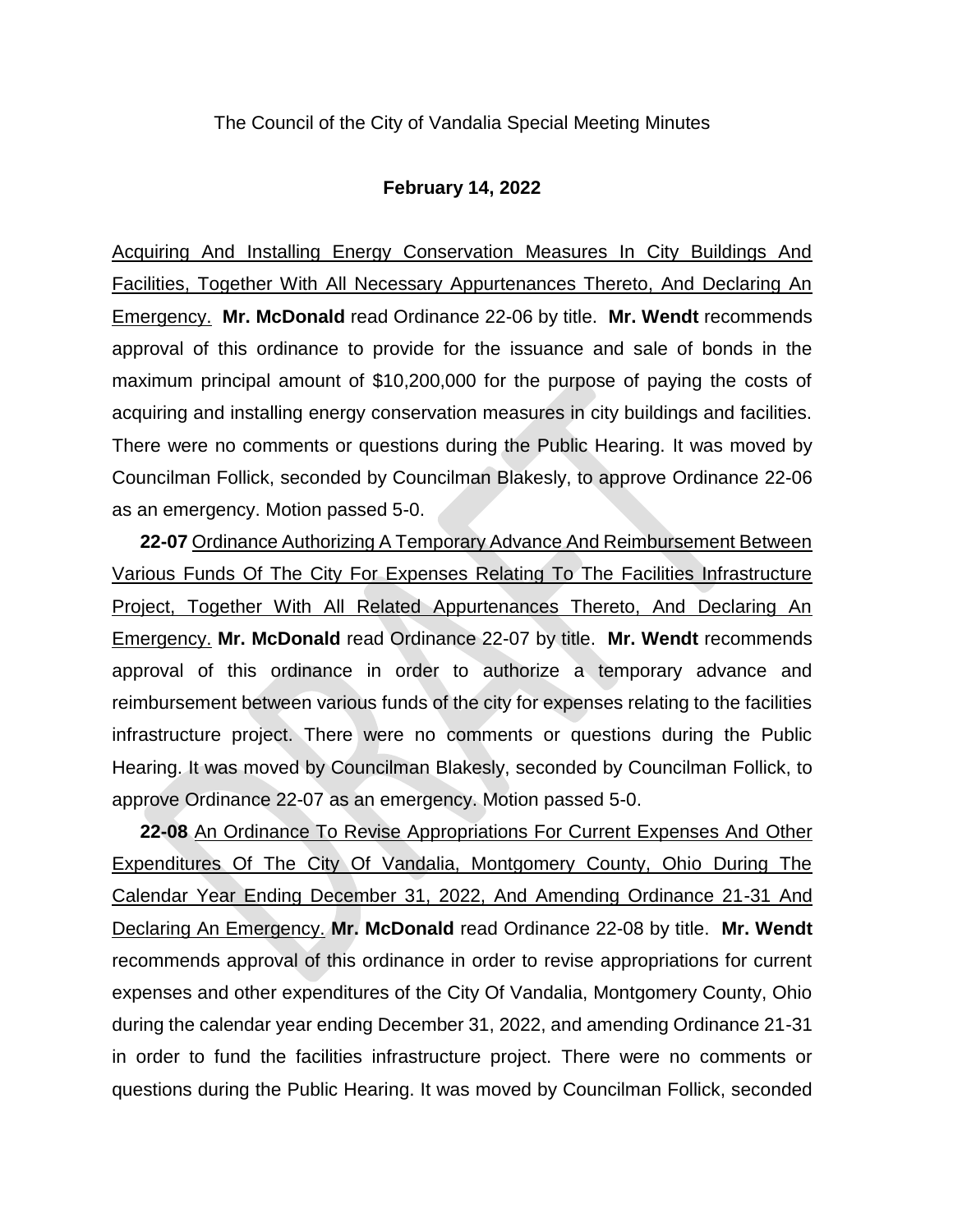## **February 14, 2022**

by Vice Mayor Lewis, to approve Ordinance 22-08 as an emergency. Motion passed 5-0.

The regular Council Meeting was then adjourned at 8:55 a.m.

APPROVED:

Richard Herbst, Mayor

ATTEST:

\_\_\_\_\_\_\_\_\_\_\_\_\_\_\_\_\_\_\_\_\_\_\_\_\_\_\_\_\_\_\_\_\_\_ Missy Pruszynski, Deputy Clerk of Council